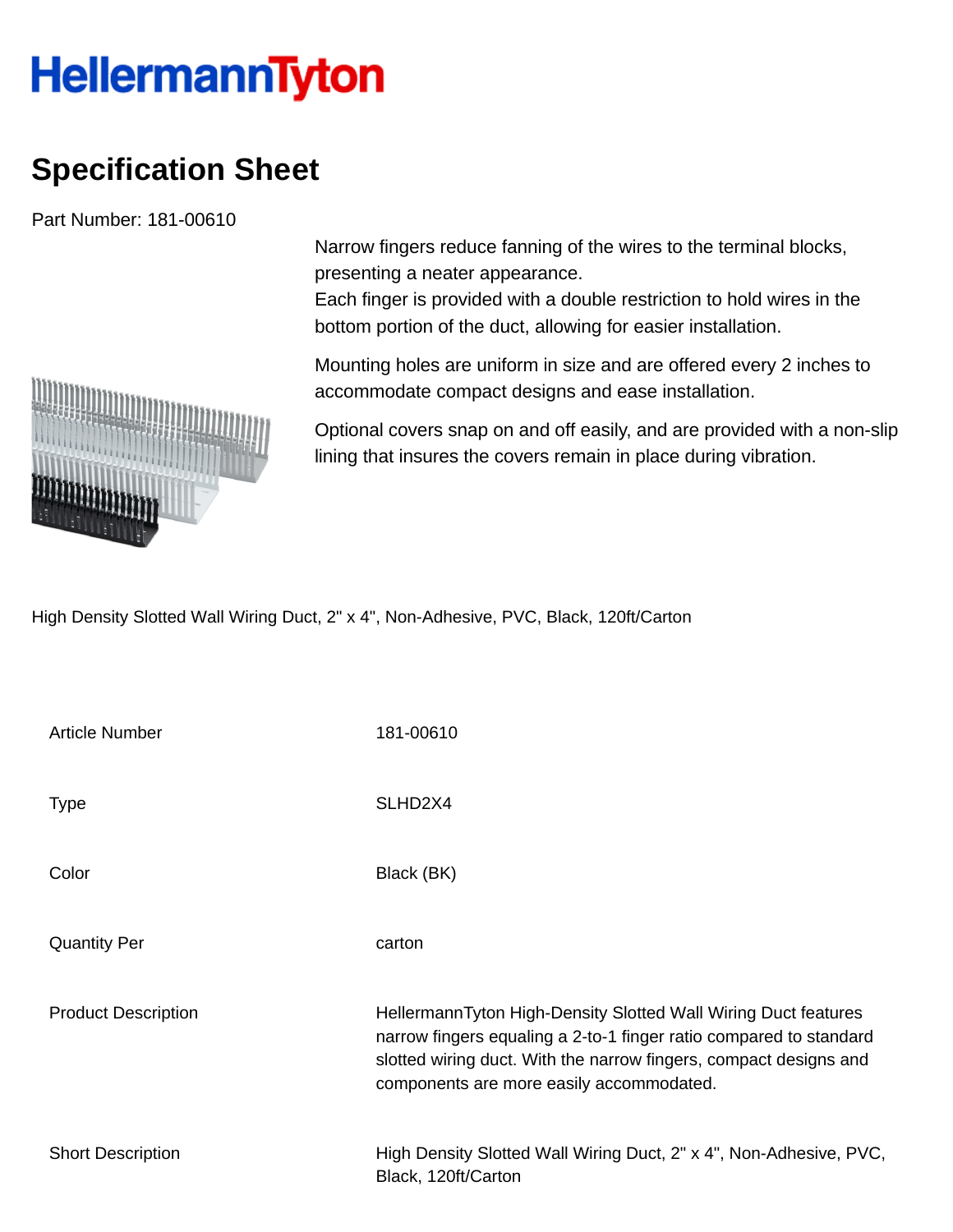| Length L (Imperial)              | 6.0                     |
|----------------------------------|-------------------------|
| Length L (Metric)                | 1.83                    |
| <b>Fixation Method</b>           | Non-Adhesive            |
| Width W (Imperial)               | 2.0                     |
| Width W (Metric)                 | 50.8                    |
| Height H (Imperial)              | 4.07                    |
| Height H (Metric)                | 103.4                   |
| Mounting Hole Centers (Imperial) | 2.0                     |
|                                  |                         |
|                                  |                         |
| Material                         | Polyvinylchloride (PVC) |
| <b>Material Shortcut</b>         | <b>PVC</b>              |
| Flammability                     | Self-extinguishing      |
| <b>Halogen Free</b>              | No                      |
| <b>Operating Temperature</b>     | +122°F (+50°C)          |